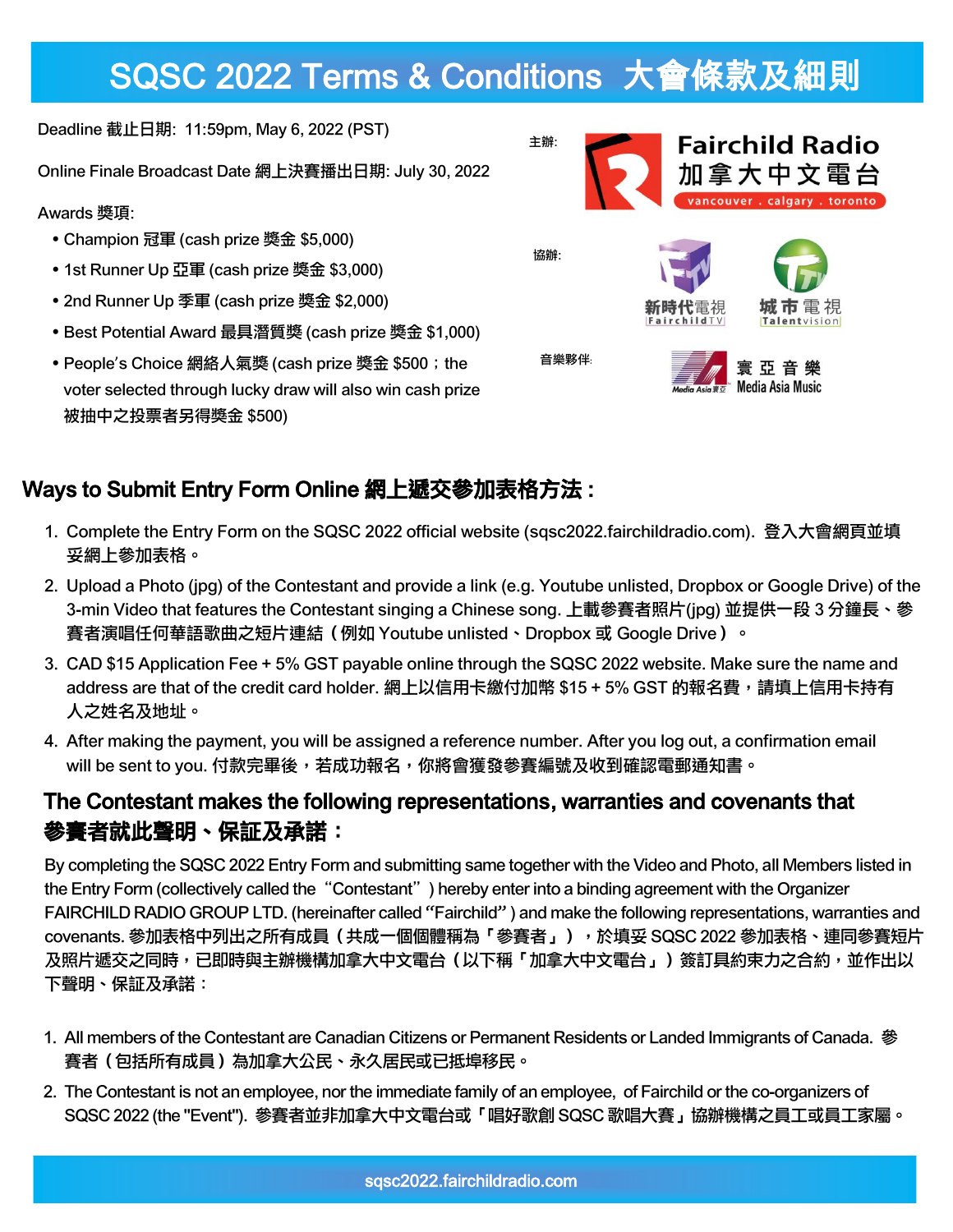## SQSC 2022 Terms & Conditions 大會條款及細則

- 3. The Contestant is not an owner, employee or volunteer in any other local, national or international singing competitions. 參賽者並非任何本地、全國性或國際歌唱比賽之主辦者、員工或義工。
- 4. The Contestant confirms the information provided in the Entry Form is true and accurate. 參賽者確定參加表格 內所提供之資料真實及正確。
- 5. All items submitted and the Application Fee are non-returnable. 所有遞交的資料及報名費一概不予發還。
- 6. The Contestant assigns all rights and copyrights of the Video to Fairchild for promotional purpose without any further compensation whatsoever. 參賽者同意將參賽者唱歌短片之版權及所有權利無條件授予加拿大中文電台作 宣傳之用。
- 7. After the recruitment deadline, Fairchild will select the qualified contestants to participate in the Preliminary Contest in May. Should the Contestant is selected to enter the Preliminary Contest, he or she shall keep the process and results of the Preliminary Contest confidential. 截止日期結束後, 加拿大中文電台將挑選合資格的參賽 者於五月進行實體初選,假如參賽者能晉身初選,須將初選的過程及結果保密。
- 8. Fairchild will take photos, audio and video recordings of the Preliminary Contest for publication on a later date. Should the Contestant is selected to enter the Preliminary Contest, he or she agrees that his or her photos, audio and video recordings taken by Fairchild are the properties of Fairchild in perpetuity, and Fairchild has the right to use them for promotion on any media. 加拿大中文電台將會在初選過程中攝錄照片、音頻和視頻,並於日後發布。 假如參賽者能晉身初選,須同意初選期間他 / 她被加拿大中文電台所攝錄的照片、音頻和視頻,屬加拿大中文電台 永久擁有,並有權在任何媒體上發布及宣傳。
- 9. The Contestant has no legal obligation that would prevent his or her participation in the Event or compliance with the terms and conditions hereafter set forth. 參加者並未受任何法例所限制而導致其不能參加「唱好歌創 SQSC 歌唱大賽」,或不能遵從相關之所有參賽規則及條例。
- 10. The Contestant recognizes that the words "Canadian Chinese Song-Writers Quest Singing Contest (SQSC)" are the properties of Fairchild, and he or she shall not ever use, or authorize others to use them for commercial or promotional purposes without the permission of Fairchild. 參賽者確認「唱好歌創 SQSC 歌唱大賽」之名稱為 加拿大中文電台所擁有,在未經加拿大中文電台同意下,參賽者不能利用或授權他人利用此名稱作商業或推廣用 途。
- 11. If the Contestant is selected as one of the finalists, he or she will be required to sign a "Finalist's Agreement" with Fairchild, and will agree to observe all rules and regulations in regards to the Event such as staying in town to participate in training and rehearsal, and complying with image consultation. In the event the Contestant requires live music performance during the Final Contest, approval from Fairchild is required. 若被 獲選晉身決賽,參賽者必須與加拿大中文電台簽署「決賽參賽者同意書」,並遵從加拿大中文電台所訂定之比賽 條例及守則,例如在溫哥華、卡加利或多倫多參與訓練和綵排、配合形象指導,又或決賽時如需要有樂器現場伴 奏,須得加拿大中文電台同意及配合等。
- 12. Refusal to sign the "Finalist's Agreement" will result in immediate disqualification of the Contestant and no further participation in the Event without any liability on Fairchild. 若晉身決賽之參賽者未能簽署「決賽參賽者 同意書」,參賽者將被即時取消資格,並喪失所有「唱好歌創 SQSC 歌唱大賽」之參與權利,加拿大中文電台無 須為此而負上任何責任。